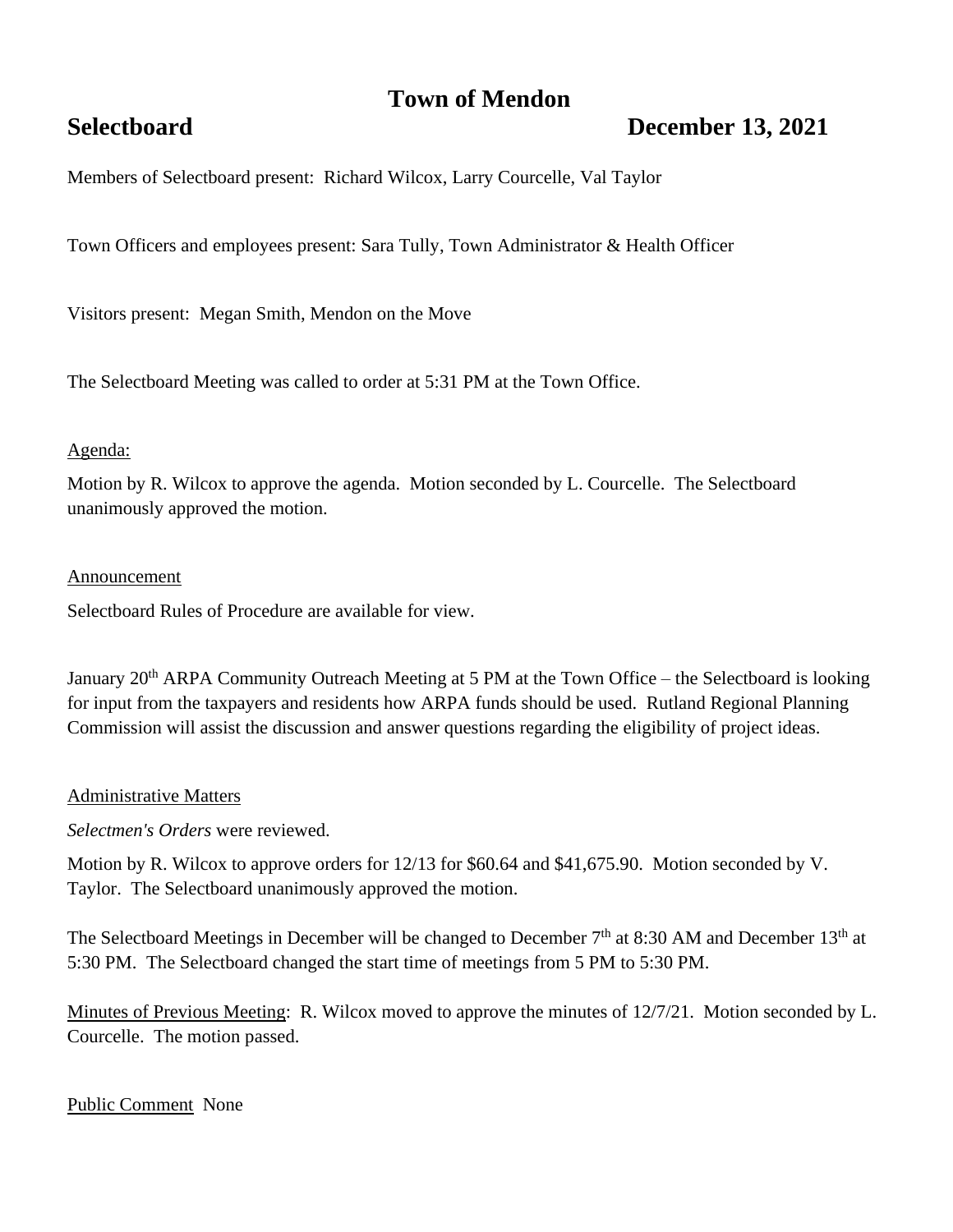#### Business

*2022-2023 Budget* S. Tully provided updates on the timeline of the reserve funds. Lengthy discussion regarding the Highway Equipment Replacement Fund, the Highway Improvement Fund and the Bridge and Culvert Fund. S. Tully recommended increasing the contribution to the Highway Improvement Fund by \$10,000 and rolling \$60,000 in surplus funds from FY21 unspent on highways into the Highway Improvements Fund. In addition, she recommended including an article at Town Meeting to transfer \$75,000 in surplus funds from FY21 into the Highway Improvement Fund. S. Tully will continue to seek grant opportunities to assist in offsetting the cost of eligible projects.

*Mendon on the Move Budget Request* M. Smith requested up to \$2,000 be considered in the 2022-2023 budget to support a grant application for a scoping study for a Community Center. The funds would be used as matching funds to a Municipal Planning Grant application. The study is expected to cost \$12,000- \$20,000 and matching funds would be 10% of the study if the grant application is successful.

Mendon on the Move submitted a poster requesting the public wear masks that they would like to distribute to all the businesses in Mendon. The Selectboard opted not to adopt a town-wide mask mandate at the last meeting. The Selectboard provided feedback regarding the poster and requested the Town of Mendon logo be removed. They authorized that the signs could be produced at the Town Office.

R. Wilcox moved to adjourn at 8:35 PM and scheduled to reconvene on Thursday December 16, 2021 at 8:30 AM at the Town Office to continue the agenda. Motion seconded by V. Taylor. The Selectboard approved the motion.

Motion by R. Wilcox to reconvene the meeting December 16, 2021 at 8:31 AM. Motion seconded by L. Courcelle. The Selectboard approved the motion.

*2022-2023 Budget* The discussion continued. Lengthy discussion about salary increases, retention of current employees, staffing shortages, cost of living increase, comparison with VLCT's compensation and benefit study and the market demand for CDL drivers. Multiple proposals were considered by the Selectboard. The Selectboard will incorporate a 5% increase in salaries for the 2022-2023 budget.

*Articles for Town Meeting 2022* S. Tully and N. Gondella discussed different articles for Town Meeting for the Selectboard to consider. The Selectboard can ask the voters to transfer the remaining balance of the FY21 surplus into an underfunded reserve fund. If the article is not proposed or proposed but defeated the balance will be rolled into the tax rate of 2022-2023. An article to change the position of Constable from elected to appointed was discussed along with the job description of the Constable which is greatly limited in nature. In Vermont, law enforcement is conducted by certified officers only. A Constable can exercise law enforcement activities if they are certified. Constable Phil Douglas is not seeking re-elected. An article to vote the budget by Australian ballot rather than from the floor at Town Meeting. Due to the COVID-19 pandemic, the town was authorized to vote the budget by Australian ballot at Town Meeting 2021. The warning will need to be prepared and approved by January 24<sup>th</sup> for Town Meeting on February 28, 2022 and polls open on Tuesday March 1<sup>st</sup>. The location of an in person Town Meeting was discussed. S. Tully will reach out to Vista Senior Living to see if a meeting room would be available. It is expected that in January